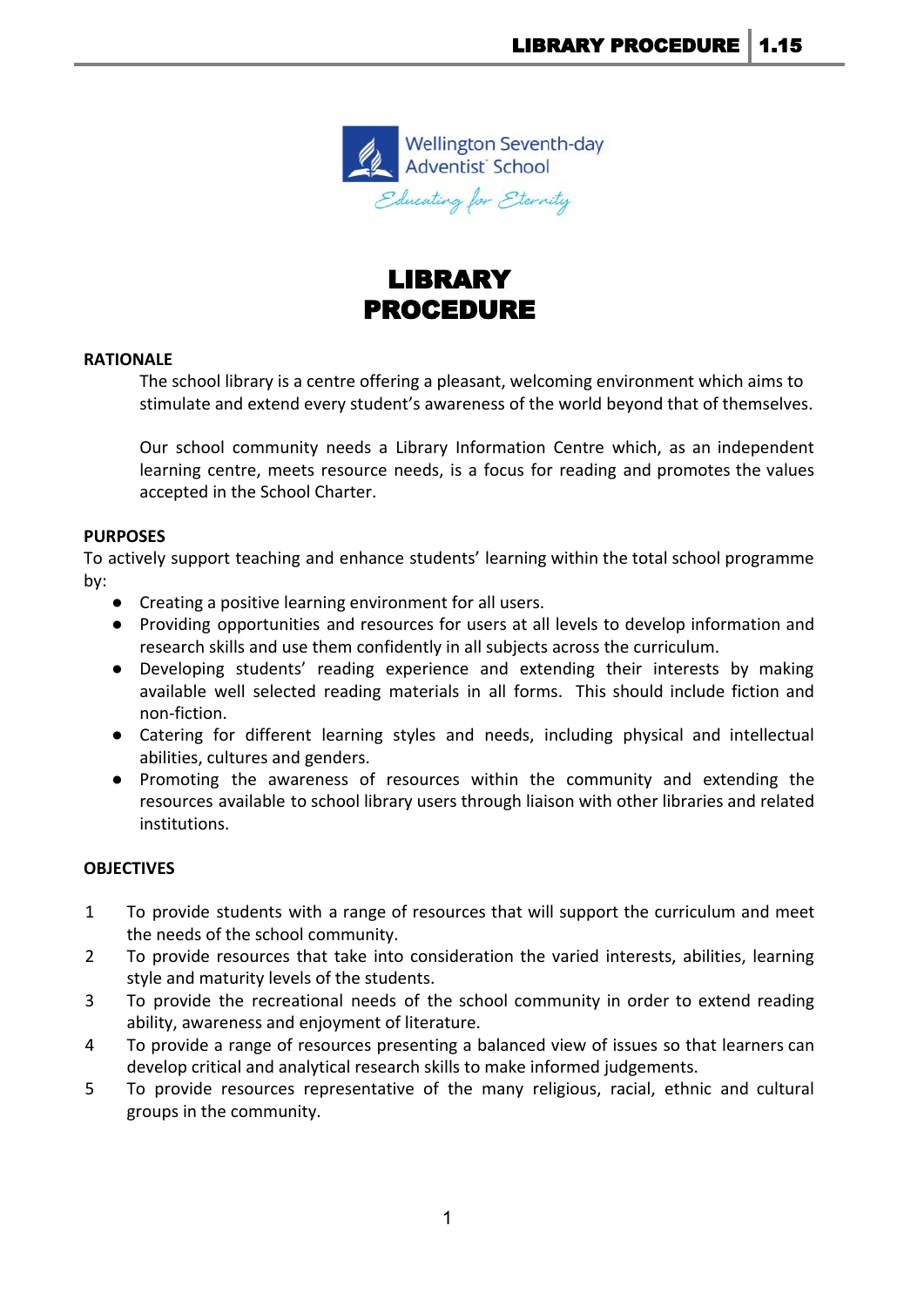## **RESPONSIBILITY FOR SELECTION**

Any staff or student may assist with the selection of materials, but the final responsibility for selection of library resources rests with the School Librarian and Principal.

#### **DESIRED OUTCOMES**

The school is committed to maintaining a Library which fully meets the users' needs, ensuring all are given the opportunity to become confident, enthusiastic readers and effective information users.

## **Librarian (***Priorities for use of time)*

- 1 Obtain sufficient funding to enable library development to continue.
- 2 Set library procedure (for endorsement by the Principal and staff) on:
	- user service (for staff and students)
	- selection and management of all school resources
	- storage, issue and retrieval procedures
	- organisation of the work of ancillary, voluntary and student help
- 3 Be responsible for selection of resources for the library to support the school curriculum and maintain a balanced collection.
- 4 Be responsible for management of the library budget for maximum economy and efficiency.
- 5 To develop, evaluate and modify programmes to encourage effective library utilisation by all users.
- 6 To work towards improved use of the resource by teachers:
	- Co-operating with in-service committees
	- Assistance on curriculum committees
	- Planning programmes with teachers
- 7 To ensure that the library environment is conducive to learning and the personal development of users.
- 8 To maintain systems of classification and cataloguing appropriate